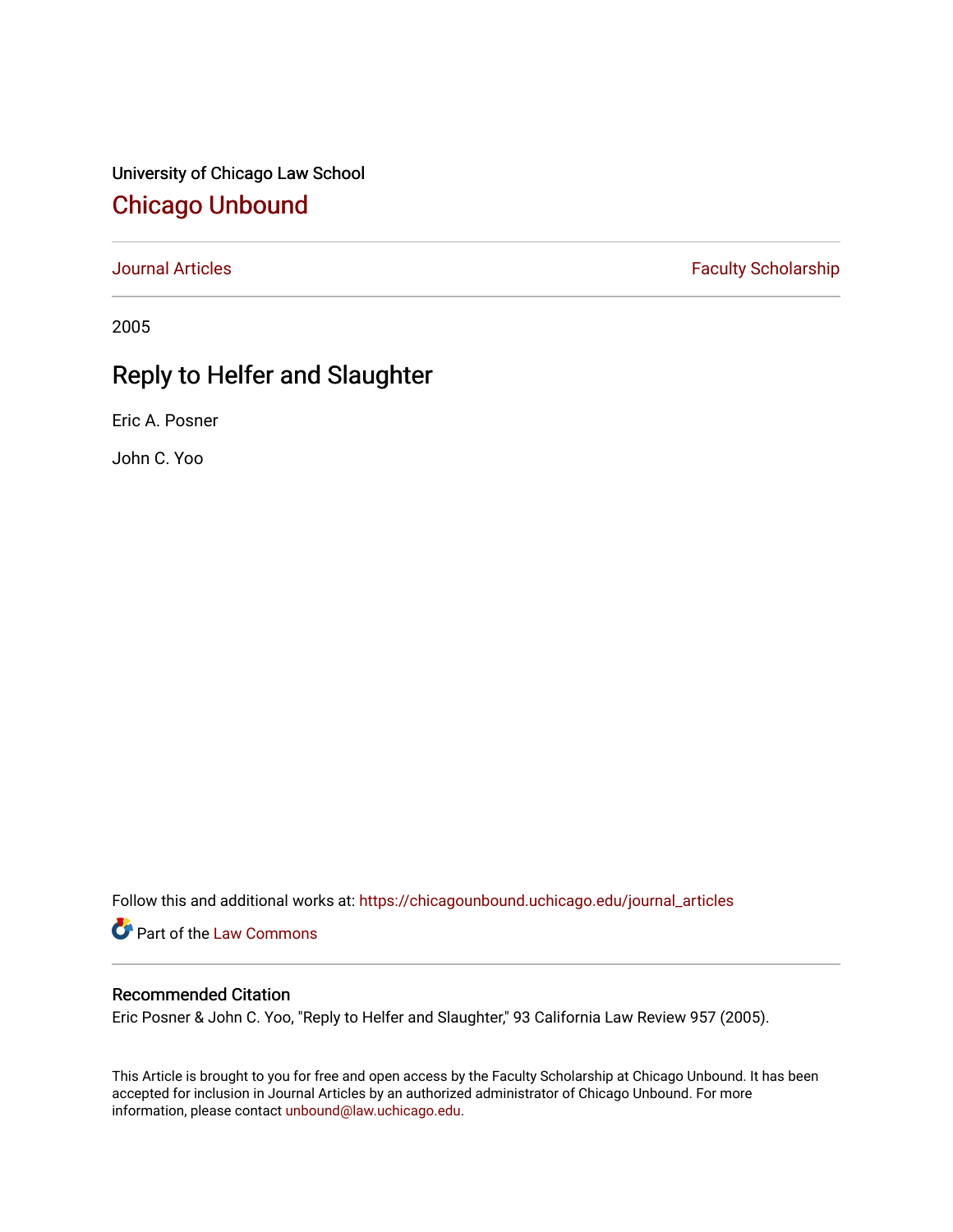# **Reply to Helfer and Slaughter**

# Eric A. Posnert and John C. Yoot

In *Judicial Independence in International Tribunals,* we evaluated the argument that successful international dispute resolution depends on the independence of international judges.<sup>1</sup> On this view, independent international courts are more likely to deliver impartial judgments, to be used by states, and to enjoy a high rate of compliance with their judgments. Our paper first developed a theory that illustrated the tradeoffs posed by independence: states gain a more consistent jurisprudence and avoid the costs of constructing ad hoc tribunals for specific disputes, but they lose control over judges who might decide cases in a manner that is inconsistent with the states' (unilateral or joint) interests. We then attempted to test the hypothesis that independence and effectiveness are positively correlated. We concluded that the evidence for such a correlation is weak and that the correlation may in fact be negative.

Our Article acknowledged that the European courts appear to be effective. But we argued that Europe presents special circumstances because of its half-century of political integration. Because the international system lacks Europe's level of political integration, judges on international courts have less room to maneuver than judges on European courts, and if they take advantage of agency slack to pursue agendas that conflict with state interests, their courts are more likely to be ineffective. We concluded that the new generation of international courts, including the International Criminal Court (ICC) and the International Tribunal for the Law of the Sea (ITLOS), may fail to accomplish their original goals because their judges have too much independence.

Because of our paper's empirical orientation, it did not discuss Helfer and Slaughter's earlier work, which made normative arguments. We did cite it, however, because we thought its empirical assumptions, which reflected the general view of international law scholars, were inconsistent

Copyright © 2005 California Law Review, Inc. California Law Review, Inc. (CLR) is a California nonprofit corporation. CLR and the authors are solely responsible for the content of their publications.

t Kirkland & Ellis Professor of Law, University of Chicago.

Professor of Law, School of Law, University of California, Berkeley (Boalt Hall); Visiting t Scholar, American Enterprise Institute. We thank Wayne Hsiung and Miguel de Figueiredo for very helpful comments. Posner thanks the Russell Baker Scholars Fund, and Yoo thanks the Boalt Hall Fund for financial support.

**I.** Eric A. Posner & John C. Yoo, *Judicial Independence in International Tribunals,* 93 **CALIF.** L. REV. 1 (2005).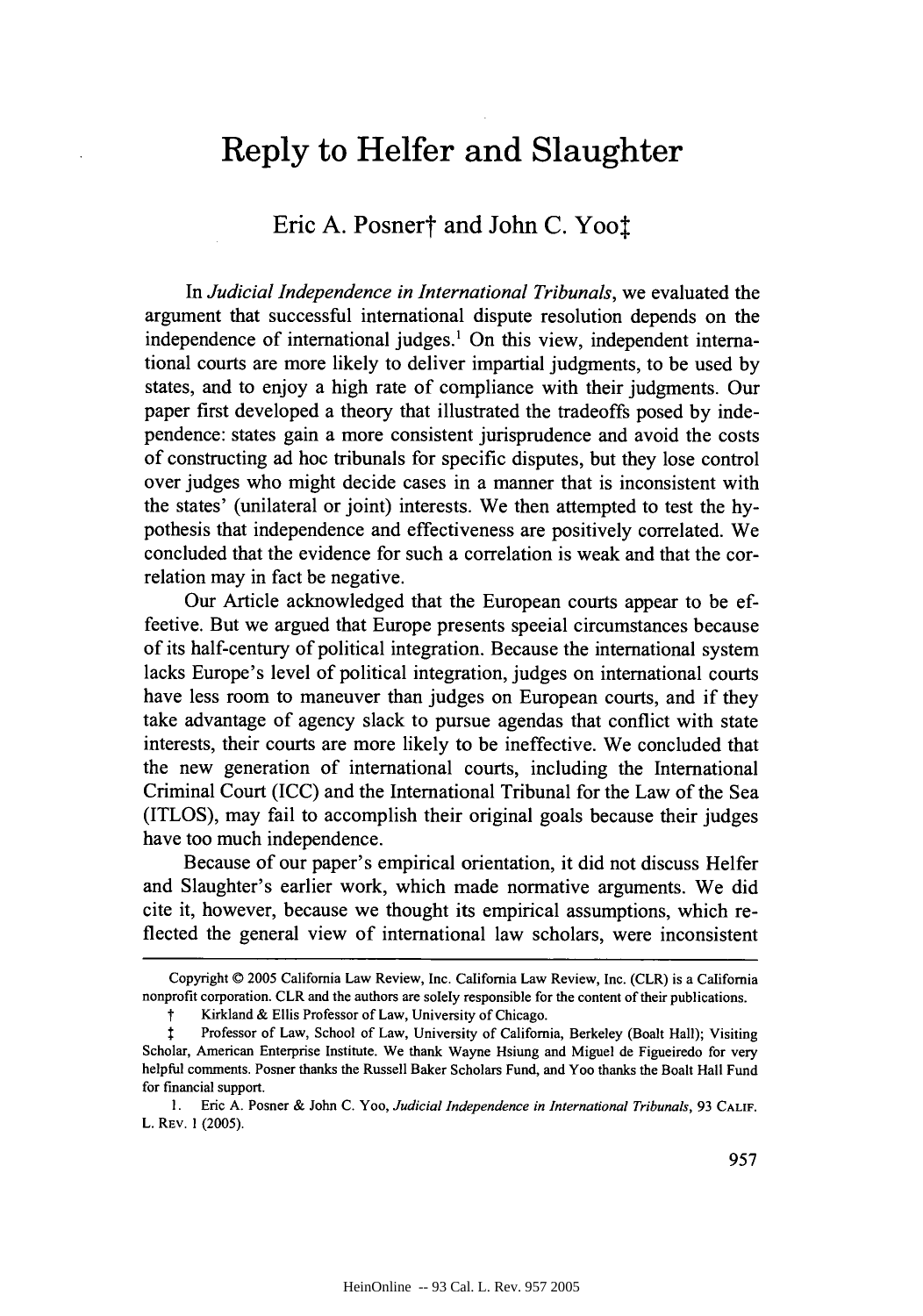with our findings. In their response to *Judicial Independence,* Heifer and Slaughter have devoted much of their time to amplifying their earlier theories. In this reply, we do not address that effort but only respond to specific arguments that they have made about our piece.

#### **I**

### **THEORY**

Our earlier Article sought to understand the design features of successful and unsuccessful international tribunals.2 We based our thesis on a straightforward principal-agent approach. States (principals) establish tribunals (agents) in order to serve their interests—here, to resolve disputes that arise because of disagreements about facts and law. The problem for states is that if tribunals are to function as intended, states must agree in advance to abide by the tribunals' decisions. By doing so, however, they risk committing themselves to decisions that are, as we put it, outside the states' "win set." Tribunals need a minimum level of independence in order to do their job properly. The traditional arbitration system provides for such minimal independence with its requirement that the arbitrators appointed by each state jointly agree on a third, tie-breaking arbitrator.

Adjudicators comply with the interests of the states that appoint them for various reasons. In the traditional arbitration system, the tie-breaking arbitrator would not be reappointed in subsequent arbitrations unless the party arbitrators believed that he or she resolved the dispute consistent with the interests of the disputing states. By contrast, in modern international tribunals, a judge may not be reappointed at the end of his or her term. This latter sanction is weaker because the terms of judges on modem international tribunals are, by design, relatively long and because the votes of all the judges may dilute the vote of a single judge. If, for example, all the judges on the International Court of Justice (ICJ) rule against state X, state X cannot sanction them because it does not have control over their reappointments; at best, state X might have influence over the reappointment of only one judge, though more likely over none. Thus, state X's only remedies are to withdraw from the tribunal or the treaty regime, which may be costly, or to seek changes to the regime, which will require the consent of other states.

In our Article we identified several benefits that would be created by independent tribunals if their impartiality could be guaranteed.3 The most obvious benefit is that, by contrast to the traditional arbitration system, which can resolve only bilateral disputes, an independent tribunal could resolve disputes among multiple parties or disputes in which multiple parties have an interest in the outcome. In a multilateral treaty regime, third

<sup>2.</sup> *Id.*

<sup>3.</sup> *Id.* at 20-21.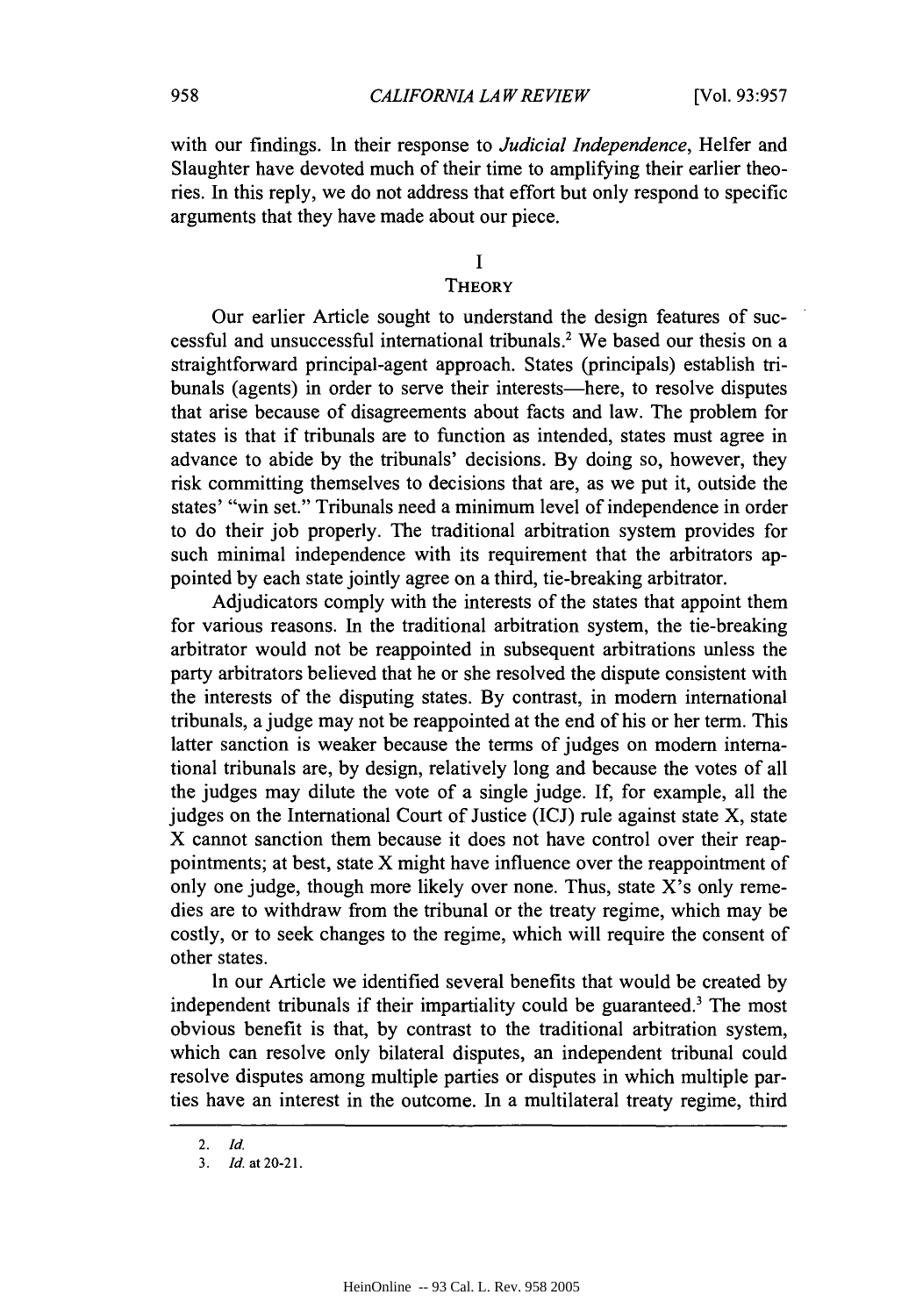parties to a dispute might have an interest in the development of the law by a tribunal, and neutral development of the law might be possible only through a multilateral tribunal with substantial judicial independence.

Thus, a tradeoff exists, and it is certainly possible as a matter of theory that the benefits of judicial independence exceed the agency costs. In our view, however, the international law literature focuses too much on the advantages of judicial independence and neglects the concerns about agency costs. This strikes us as a mistake. Consider the following analogy. While the world's problems could, in principle, be solved through a world government, states have not yet created such an institution, and virtually no one thinks such an institution is possible in the imaginable future. Governments fear that any world government, however organized, would not be responsive to their concerns and those of their citizens. In the jargon, states do not grant powers to a world government because of agency costs. But courts are just one feature of a government. The puzzle for supporters of independent international tribunals is why an international judicial branch might be possible if international executive and legislative branches are not.

Our conjecture was that these three branches are not so different, and what applies to the latter two applies to the former as well. If world executive and legislative institutions have been weak, then world courts should be as well. This led us to ask whether international tribunals have actually been ineffective. To study the effectiveness of international adjudication we took the one variable that seems most characteristic of domestic judicial decision making—independence—and analyzed the extent to which it correlates with judicial effectiveness, which we defined as frequent usage of a tribunal and high compliance with its decisions. We identified a spectrum of attributes that made international courts dependent or independent: the method of choosing judges, the nature of their jurisdictions, the identity of the parties to a dispute, the number of state parties, and the lifespan of the tribunal. We then examined evidence that would show whether greater independence increases usage, compliance, or effectiveness.

Helfer and Slaughter do not identify any defects in our principal-agent framework. Instead, they emphasize the role of international courts as a device that helps states cooperate by enhancing the strength of their commitments.4 We do not disagree with this premise, which has been advanced previously in the international relations literature; indeed, it is assumed by our theory. More precisely, however, the mechanism that allows states to make commitments to adhere to their promises is their interest in preserving reputation, or their fear of retaliation. It is not adjudication.

<sup>4.</sup> Laurence R. Heifer & Anne-Marie Slaughter, *Why States Create International Tribunals: A Response to Professors Posner and Yoo,* 93 **CALIF.** L. REv. 899, 902 (2005) [hereinafter, Heifer & Slaughter, *Response].*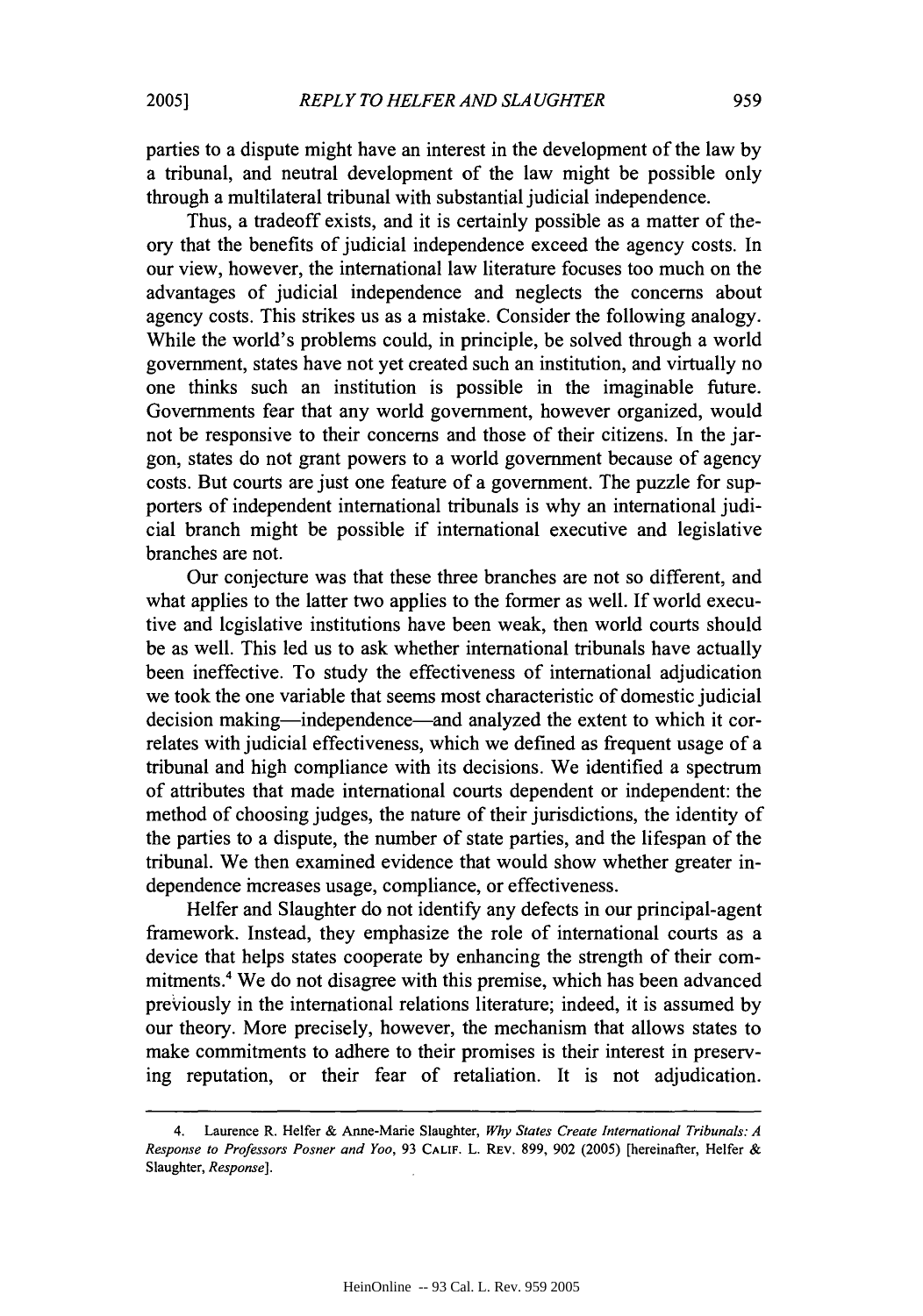Adjudication works only if states are willing to comply with the legal obligation that sets up the adjudicatory mechanism in the first place and commits the parties to comply with adverse judgments. Adjudication itself only adds information. Even if states are more willing to commit themselves to a treaty regime with an adjudicatory mechanism than a regime that lacks one, the adjudicatory mechanism does not, by itself, provide a reason for a state to comply with a commitment. If states did not already care about their reputation for complying with a treaty's obligations, then they could not, by setting up international courts, commit themselves to anything. Our disagreement is not about whether international tribunals are precommitment devices, but whether they work effectively when judges are independent. After all, if only dependent tribunals are effective, then the value of independent international tribunals as precommitment devices is limited.

Helfer and Slaughter attempt to distinguish their approach from our principal-agent framework by relying on the idea that international judges are more like "trustees" than "agents." It is unclear why trustees are to be distinguished from agents; trustees are simply a subspecies of agent with a certain amount of discretion and independence. Trustees still work for a principal, just as agents do. Helfer and Slaughter borrow this distinction from political scientist Karen Alter, who argues that international judges may pursue an agenda that is independent of the immediate, political interests of the states that have appointed them.' We interpret Alter's work as saying that states expect international judges to be impartial, and that international judges take this expectation seriously and try to be impartial. Alter understands, however, that states may be as suspicious of "trustees" as of "agents," and therefore may be reluctant to delegate power to independent tribunals.<sup>6</sup> So we are back where we started, with the question of whether courts, as "agents" or "trustees," are actually impartial. We see no reason for Alter's terminological innovation, and in any event do not understand why Helfer and Slaughter think that it supports their argument.

To the extent that Helfer and Slaughter develop a different theory, they argue that we mistakenly focused on states. They argue that the correct unit of analysis is the subnational actor. Although they attempt to explain how such actors might exert an impact on the creation of international tribunals, they do not develop a theory, assemble any data, or analyze our

<sup>5.</sup> *See* Karen J. Alter, *Delegation to International Courts: Four Varieties and Their Implications for State-Court Relations* (2003) (unpublished manuscript) (on file with authors) [hereinafter, Alter, *Delegation]; see also* Karen J. Alter, *Agents or Trustees? International Courts in their Political Context* (2004) (unpublished manuscript) (on file with authors) [hereinafter, Alter, *Agents or Trustees?];* Heifer & Slaughter, *Response, supra* note 4, at 932 n. 110 (citing Alter, *Delegation).*

*<sup>6.</sup> See* Alter, *Agents or Trustees?, supra* note 5, at 6-7. Elsewhere, Alter argues that WTO panelists should be appointed to the panels on the basis of their political sensitivity. See Karen J. Alter, *Resolving or Exacerbating Disputes? The WTO's New Dispute Resolution System,* 79 **INT'L AFF.** 783, 798 (2003).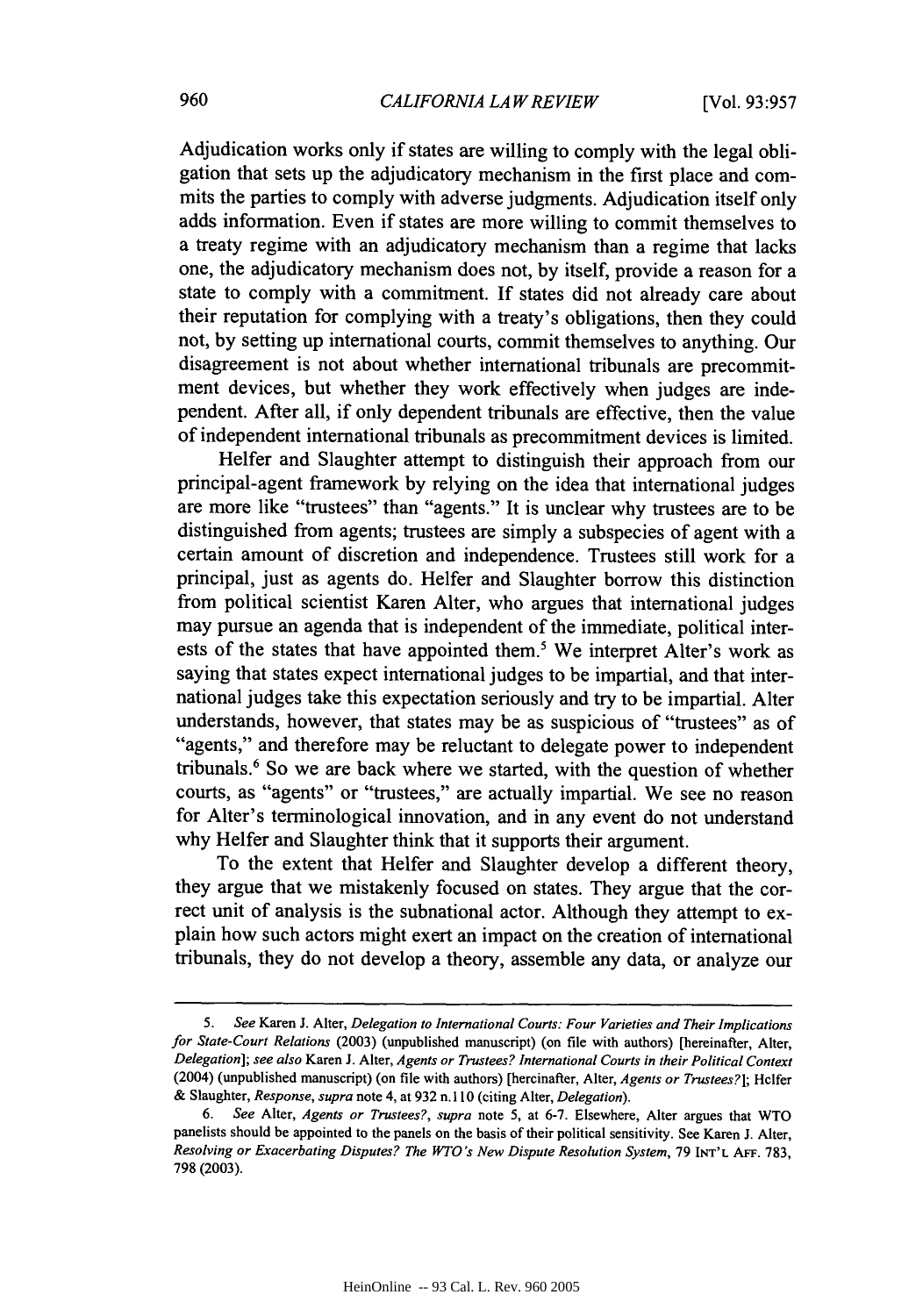data with this link in mind. One might hypothesize, for example, that greater participation of interest groups leads to greater state usage of certain international tribunals and more compliance with their decisions. One could then attempt to measure interest group activity and test whether it correlates with tribunal effectiveness. Neither Heifer and Slaughter's original piece, nor their Response to our article, undertakes such a project.

What, then, was Helfer and Slaughter's original paper about? It advanced a normative argument that the United Nations Human Rights Committee should be transformed from a committee—whose only power is to issue reports about the human rights practices of various countries-into a court.7 The authors claimed to "have developed the **...** compilation of the attributes of effective supranational adjudication by distilling commentary and analysis by judges, lawyers, and political scientists who have closely observed the workings of the ECJ and the ECHR, supplementing these findings with [their] own analysis."8 They then presented a narrative description of the attributes of the ECJ and the ECHR, summarizing their characteristics in a "checklist" of thirteen factors. Other international courts that also bear these attributes, Helfer and Slaughter argued, would also be effective.<sup>9</sup> They concluded that the UN Human Rights Committee would be more effective if it were transformed into a tribunal characterized by their thirteen factors.10

Helfer and Slaughter premised their argument on the theory that the ECJ and the ECHR are effective, and then reasoned that international institutions that mimic their characteristics will be similarly effective. This was a mistake. The ECJ and ECHR are not representative of the world's international tribunals. A larger sample of tribunals would have provided a firmer basis for evaluating the proposal that the UN Human Rights Committee be converted into a tribunal.

#### II

#### INTERPRETING THE DATA

Helfer and Slaughter accuse us of committing several methodological errors. We classify them as follows: (a) omitted variable bias, (b) selection bias, and (c) measurement error.

<sup>7.</sup> Laurence R. Heifer & Anne-Marie Slaughter, *Toward a Theory of Effective Supranational Adjudication,* 107 YALE **L.J.** 273, 298 (1997) [hereinafter Heifer & Slaughter, *Effective Supranational Adjudication].*

**<sup>8.</sup> Id.** at 298.

*<sup>9.</sup> Id.* at 336-37.

<sup>10.</sup> *Id.* at 337-38.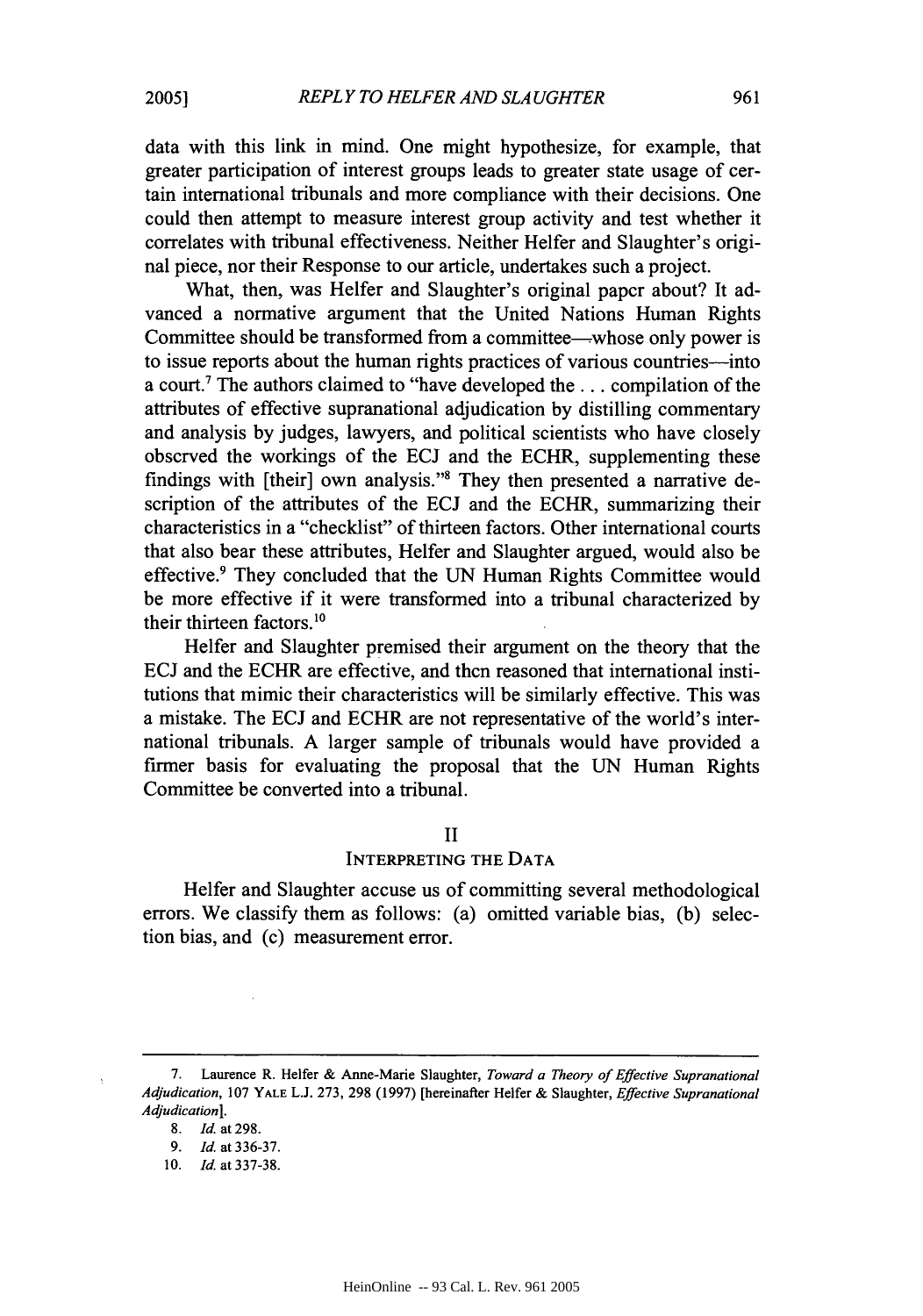#### *A. Omitted Variable Bias*

Heifer and Slaughter claim that the list of variables that we omitted in the development of our theory is long.<sup>11</sup> They argue that we should have considered variables that are more or less the ones that make up their earlier "checklist" for creating effective independent tribunals.<sup>12</sup> For example, they claim that we did not control for judicial access or "political and discursive constraints that. **..** affect a tribunal's perception of its authority in relation to the states that established it." $13$ 

Omitted variable bias occurs when an apparent correlation between a dependent variable and an independent variable actually reflects the correlation between the dependent variable and another independent variable that happens to be (partially) correlated with the independent variable that was used.<sup>14</sup> To illustrate, a study might find a correlation between drinking wine and lower rates of heart disease. Such a study may not take into account that wealth is also correlated with lower heart disease and with drinking more wine. To fix this problem, the authors of the study would add wealth as a control variable. The new study might then show that wealthy people are healthy and drink more wine, not that drinking wine improves one's health.

To show that our strong thesis suffers from omitted variable bias,<sup>15</sup> Helfer and Slaughter would have to claim that omitted variable bias undermines the claim that independence causes ineffectiveness. For example, if our failure to include access as a variable were an example of omitted variable bias, then inclusion of the variable would have shown that access (rather than independence) was correlated with ineffectiveness. But Helfer and Slaughter do not think that access causes ineffectiveness; they think that access causes, or contributes to, effectiveness.<sup>16</sup> They have omitted variable bias backwards.

To demonstrate omitted variable bias, Heifer and Slaughter must show an independent variable that causes ineffectiveness and which is also correlated with independence. For example, omitted variable bias might exist if it could be shown that militarily powerful countries tend to create independent tribunals but use them and comply with their judgments less often than do other countries. Helfer and Slaughter do not make any such argument and so provide no reason to think that omitted variable bias is a problem for our study.

15. There would be no point in arguing that the weak thesis suffers from omitted variable bias, as it argues that there is no correlation in the first place.

<sup>11.</sup> Heifer & Slaughter, *Response, supra* note 4, at 928.

<sup>12.</sup> *Id.*

<sup>13.</sup> *Id.*

<sup>14.</sup> GARY **KING,** ROBERT **KEOHANE,** & SIDNEY **VERBA, DESIGNING SOCIAL INQUIRY** 169 (1994).

**<sup>16.</sup>** Heifer & Slaughter, *Response, supra* note 4, at 928-29.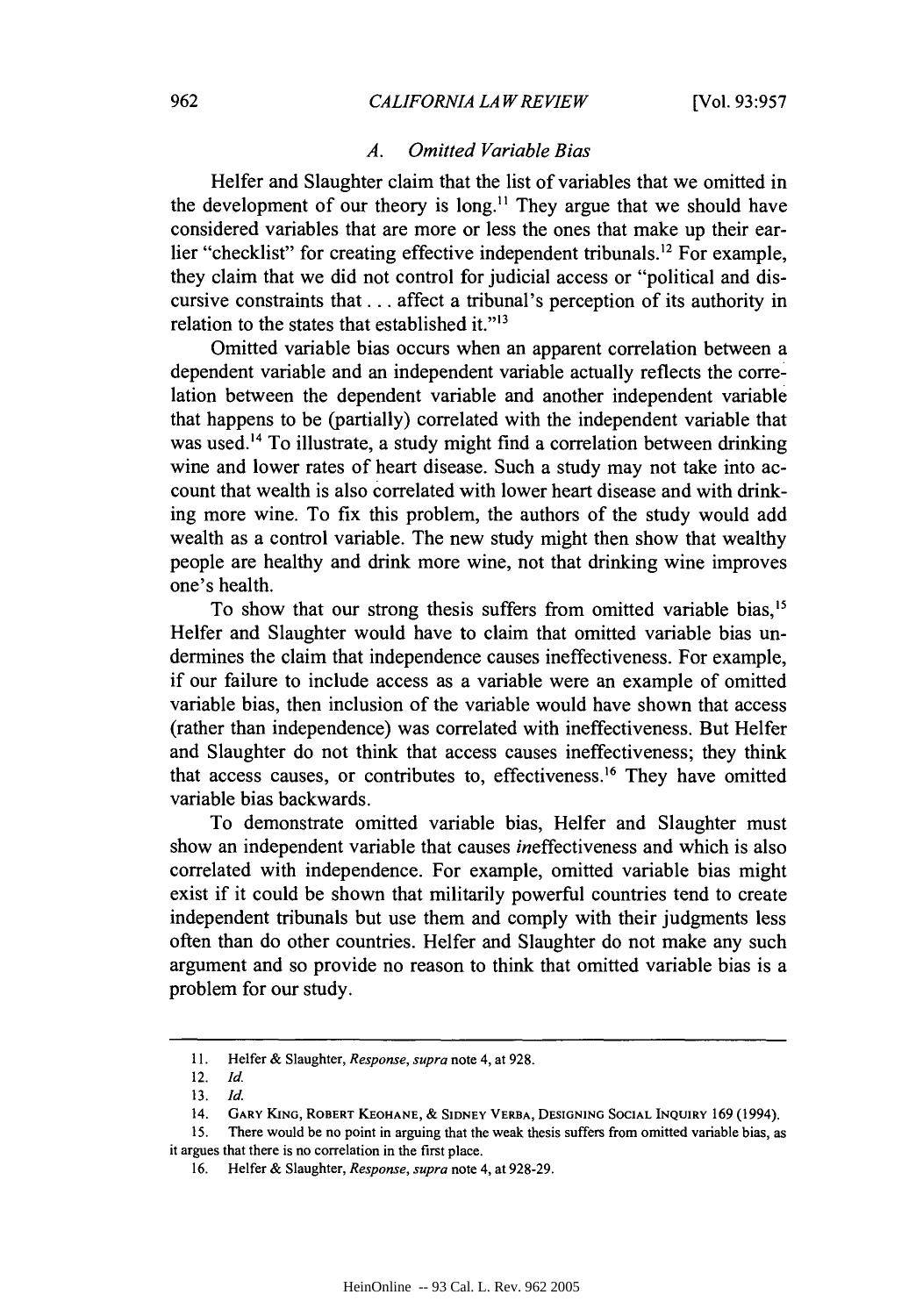Heifer and Slaughter do not really think that we committed omitted variable bias; they are confusing this problem with other methodological problems that we will discuss shortly. But their argument does raise a larger issue, which is why we did not use more explanatory variables. The purpose of conducting an empirical study is to identify relevant independent variables that have a causal relationship with a dependent variable. One problem for such studies is isolating and defining the right independent variables in advance; one can always argue that there is some other independent variable that has an impact on the dependent variable. But in an effort to find the most parsimonious explanation possible, we (like all researchers) must draw a line somewhere. This decision is based on a judgment of what variables are sufficiently relevant to justify study, and which are not important enough and should be excluded. To take our wine-heart disease example again, one could always criticize such a study by claiming that it did not include all of the possible causes of heart disease, some of them more tenuous than others, such as living conditions, geographic location, commuting times, number of pets, and so on. The researcher must make a judgment about which variables are important to include and which are not, because otherwise a study loses its power to differentiate among alternative hypotheses.<sup>17</sup>

The right way to choose independent variables is to start with a theory. In our case, we started with a principal-agent model that drew attention to the problem of controlling agents. This model immediately raises the question of whether judicial independence is desirable; hence, our use of it as the explanatory variable. The wrong way to choose independent variables can be illustrated by Heifer and Slaughter's earlier paper. That paper did not provide a theory explaining why the thirteen attributes that they identified were responsible for the ECJ's and ECHR's effectivenessas opposed to any of the large set of other attributes that these two courts share.

#### *B. Selection Bias*

Heifer and Slaughter claim that we have committed selection bias by focusing on eleven international courts, rather than including the additional fifteen that they list.<sup>18</sup> We did not include these additional fifteen tribunals for several straightforward reasons.

First, three of the international tribunals whose omission Helfer and Slaughter cite are not even in operation.<sup>19</sup> There are simply no data on the dependent variable.

<sup>17.</sup> For a discussion of this problem, *see* King et al., *supra* note 14, at 118-21.

<sup>18.</sup> *Id.*

<sup>19.</sup> The Court of Justice of the African Union (CJAU), the Caribbean Court of Justice (CCJ), and the African Court of Human and Peoples' Rights (ACHPR).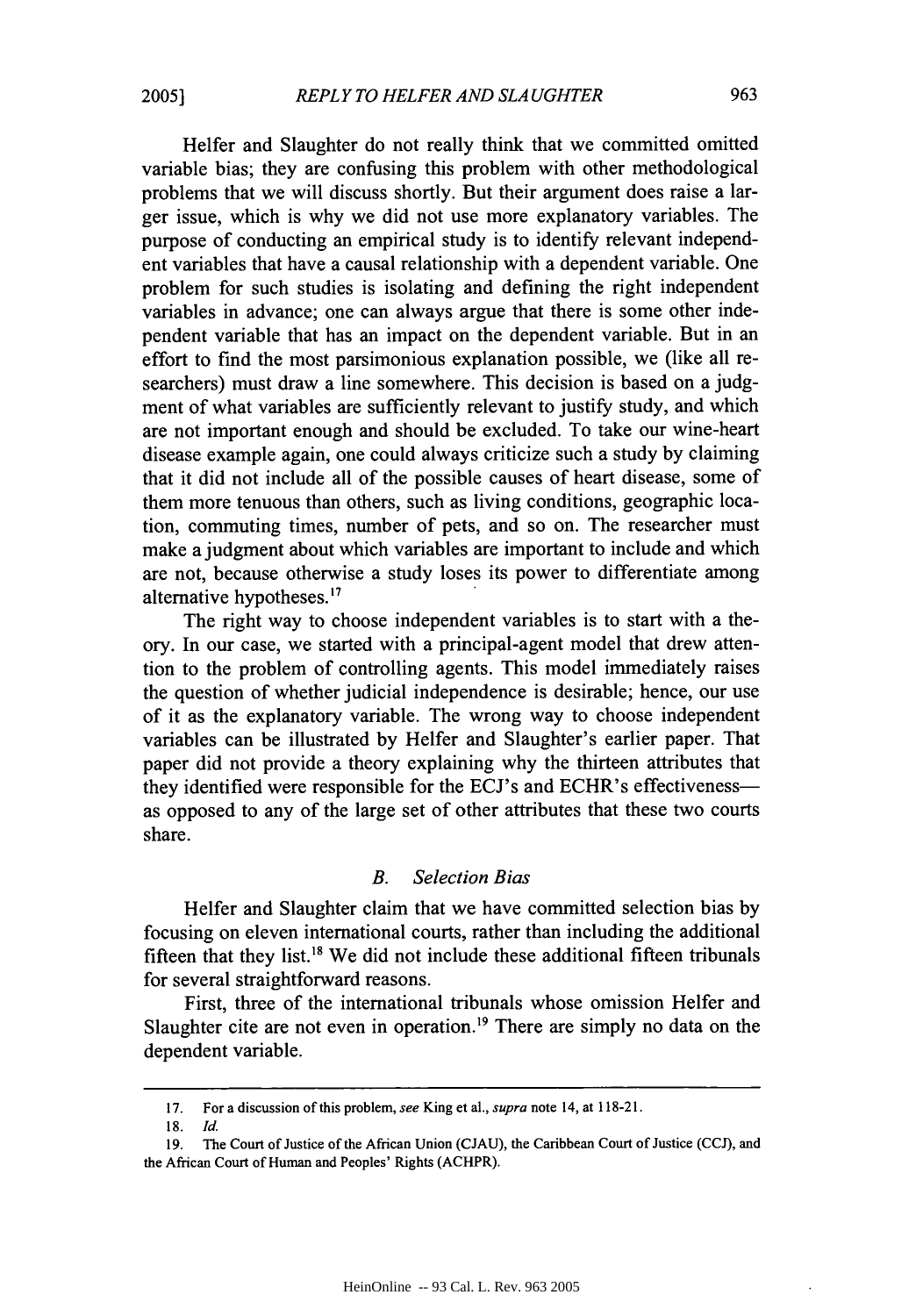Second, two of the courts are international criminal tribunals established by command of the United Nations Security Council.<sup>20</sup> Their jurisdictions apply to individuals, not to states. They do not resolve disputes between nations, or even between nations and individuals, and thus fall outside the parameters of our earlier article. In any event, we doubt that their inclusion would have supported Helfer and Slaughter's argument rather than our conclusions. Many have criticized the international criminal tribunals for being slow, expensive, and ineffective.<sup>21</sup> But our main point is that data from these tribunals are not relevant to the question of whether states will more often submit to independent or dependent tribunals and comply with their decisions.

Third, data on the remaining ten courts on Helfer and Slaughter's list are, as far as we can tell, poor or inaccessible. We omitted these tribunals from our study because the basic principle that investigators should not use irrelevant or unreliable data is just as important as avoiding selection bias. We conducted a search for reported decisions of these tribunals when we originally gathered our data and decided that we could not rely on the limited information available. Indeed, the work **by** Karen Alter, from which Helfer and Slaughter have drawn upon so much for data and theory, acknowledges this very point.<sup>22</sup> We chose to be cautious and to assume that bad data could have an innocent explanation. It is possible that an effective tribunal does not keep public records, or that scholars have not evaluated its performance.

Another possibility, however, is that a tribunal generates unreliable data because it is ineffective. This possibility is illustrated by the Central American Court of Justice (CACJ). The CACJ was created by the 1991 Protocol of Tegucigalpa to the Charter of the Organization of Central American States, which itself established an institutional framework for the

<sup>20.</sup> The International Criminal Tribunal for Rwanda (ICTR) and the International Criminal Tribunal for the Former Yugoslavia (ICTY).

<sup>21.</sup> *See, e.g.,* James Blount Griffin, *Note: A Predictive Framework for the Effectiveness of International Criminal Tribunals,* 34 **VAND.** J. **TRANSNAT'L** L. 405, 432 (2001) (calling the ICTY "too slow for the demands of justice").

<sup>22.</sup> Karen Alter's paper on international tribunals lists the same courts as Helfer and Slaughter. Alter, *Delegation, supra* note 5, at 5. She reports that the Benelux Court, the Economic Court of the Commonwealth of Independent States, the African Court of Human and Peoples Rights, the Court of Justice for the Common Market of Eastern and Southern Africa, the Court of Justice for the Arab Magreb Union, and the International Criminal Tribunal for Sierra Leone have either no cases or no data available. The Judicial Tribunal for the Organization of Arab Petroleum Exporting Countries (two cases) and the Common Court of Justice and Arbitration for the Organization for the Harmonization of Corporate Law in Africa (four cases) have far too little data to be relevant. In addition, we have found that the Court of Justice for the Andean Community has little reliable data available. *See, e.g.,* **COURT** OF **JUSTICE** OF **THE ANDEAN COMMUNITY, GENERAL** INFORMATION, *at* http://www.comunidadandina.org/ingles/who/court.htm (last visited Jan. 27, 2005). We have found no rigorous academic studies of any of these courts.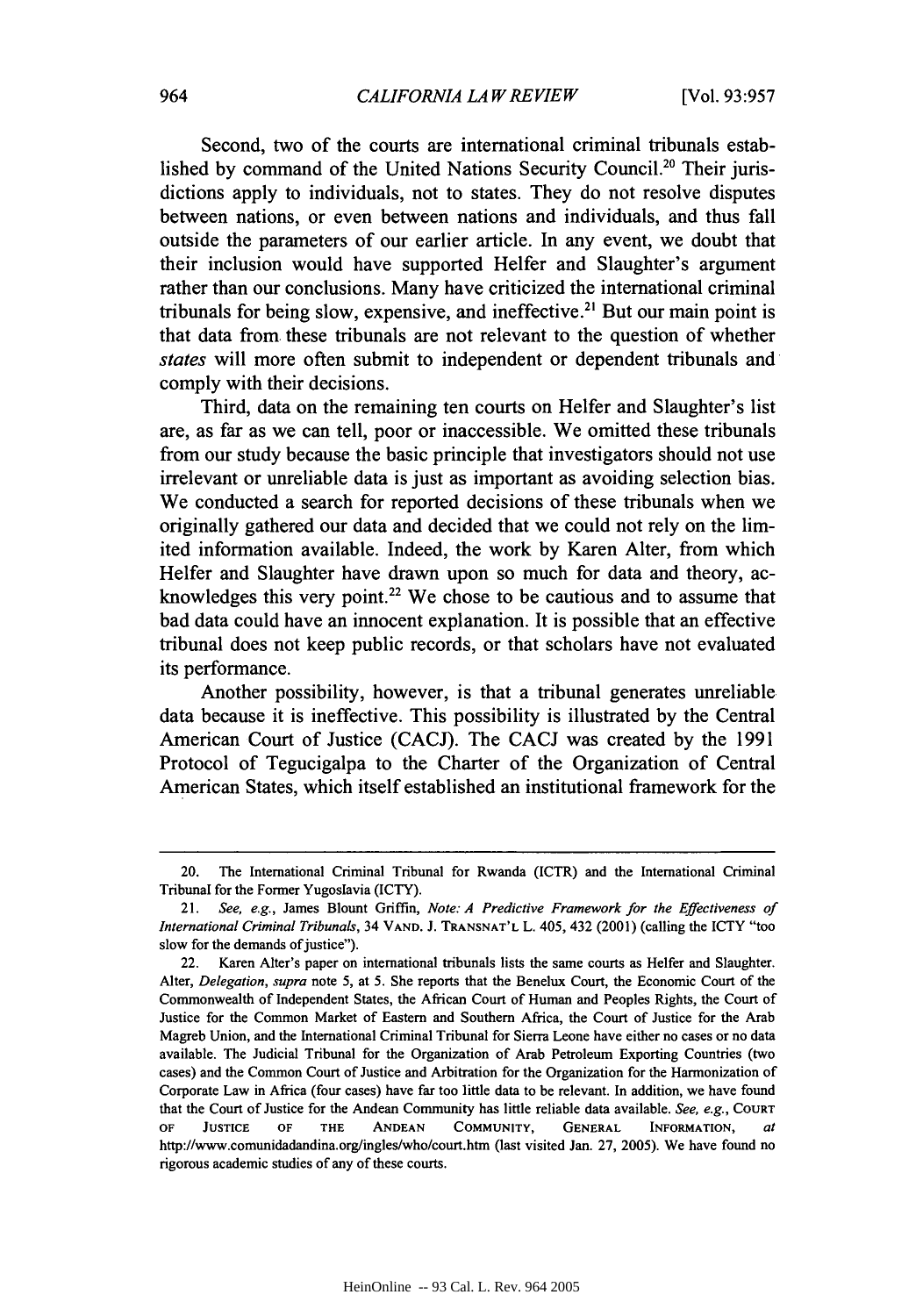economic and political integration of Central America.<sup>23</sup> Helfer and Slaughter list the CACJ as an independent tribunal whose exclusion creates selection bias, $24$  but they do not provide any data concerning the dependent variable—the compliance and usage levels for the CACJ.<sup>25</sup> We did not include the CACJ in our original paper because of a lack of reliable data on the dependent variable.<sup>26</sup>

Closer examination shows that the reason for the lack of reliable data may be that the court has been unsuccessful. Even though the Presidents of the five Central American countries--Costa Rica, El Salvador, Guatemala, Honduras, Nicaragua-signed the Protocol of Tegucigalpa and the Statute of the CACJ, only three countries-El Salvador, Honduras, and Nicaragua-have ratified it.<sup>27</sup> From the few official reports, it appears that the number of cases is in the single digits; one commentator describes the docket as "light."<sup>28</sup> In terms of usage, therefore, it would be easy to conclude that the CACJ has been unsuccessful.

Anecdotal evidence regarding compliance reinforces this conclusion. For example, in 1999, Nicaragua sued Honduras in the CACJ for ratifying a treaty with Colombia (a nonparty to the Protocol or the CACJ) over waters and islands claimed by Nicaragua.29 The CACJ issued a preliminary order demanding that Honduras suspend its ratification of the agreement. Nicaragua also responded to Honduras's actions by imposing a **35%** duty on Honduran goods. Honduras responded with its own suit in the CACJ claiming that Nicaragua's retaliation had violated its treaty obligations. The CACJ issued another preliminary order that Nicaragua suspend the duty. Neither Nicaragua nor Honduras obeyed the CACJ's orders.<sup>30</sup> To make matters worse, Honduras suspended its participation in the CACJ in August 2004.31 These are not the signs of an effective court that is

<sup>23.</sup> PROTOCOL OF **TEGUCIGALPA** TO **THE ORGANIZATIONAL** LETTER OF **THE** ORGANIZATION OF **CENTRAL AMERICAN STATES** (Dec. 13, 1991), *at* http://www.sice.oas.org/trade/sica/SG12139 L.asp.

<sup>24.</sup> Helfer & Slaughter, *Response, supra* note *4, at* 912 tbl. **1.** (giving the tribunal four of the five possible points in the independence scale we outlined in our Article).

<sup>25.</sup> We are unsure whether Heifer and Slaughter have correctly scored the independence of the CACJ. While they state that the court does not require that each nation have a member on the court, it appears that this is in fact the rule. *See* **STATUTE** OF **THE CENTRAL** AMERICAN **COURT** OF **JUSTICE,** arts. 9-11, 34 I.L.M. **923** (1992); *see also* Thomas A. O'Keefe, *The Central American Integration System at the Dawn ofaNew Century,* <sup>13</sup>**FLA. J. INT'L** L. 243 (2001).

<sup>26.</sup> The Court's reports, available in Spanish on its website, show an extremely low number of cases (we do not include advisory opinion requests, which were also low), *at* http://www.ccj.org.ni (last visited Jan. 27, 2005). By our count, they appear to refer to perhaps fifteen contentious cases; several resolutions involve only one case, and some resolutions involve advisory opinions. http://www.ccj.org.ni (last visited Jan. 27, 2005). Again, we think that these numbers are too small to be worth including in our study.

<sup>27.</sup> *See* O'Keefe, *supra* note 25, at 251.

<sup>28.</sup> Id. at 253.

<sup>29.</sup> **Id.** at 243.

<sup>30.</sup> *Id.* at 254-55.

<sup>31.</sup> The letter can be found at http://www.ccj.org.ni.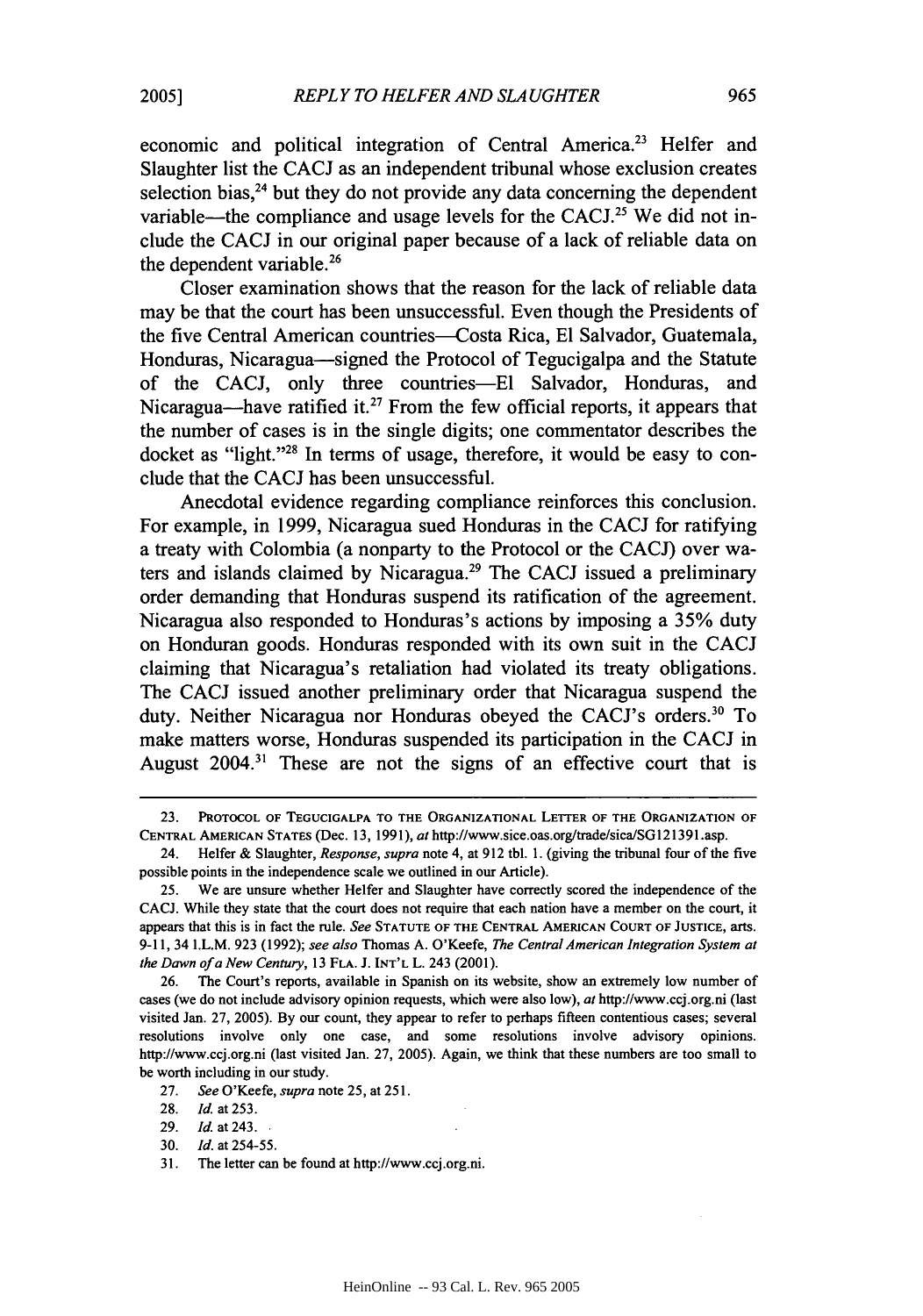experiencing compliance with its decisions. We could have expanded our empirical study to such courts as the CACJ. Their low levels of usage and the lack of compliance with their decisions might actually have supported our thesis. But to have included these anecdotes and sought to determine the court's performance without reliable reports of its decisions would risk the introduction of unreliable data.

Helfer and Slaughter also cite the European Free Trade Area Court (EFTAC)-which hears cases between Norway, Iceland, and Liechtenstein-and the Benelux Court of Justice (BCJ)-which hears cases between Belgium, Luxembourg, and the Netherlands-as courts that we should have included in our article. Inclusion of data on these courts would not have made sense, however. If Helfer and Slaughter were right that we incorrectly excluded the ECJ, then the ECJ itself should stand as a sufficient refutation of our hypothesis. If we are right, then our reasons for distinguishing the ECJ and the ECHR would apply to all European-based tribunals, such as the EFTAC and the BCJ.

This brings us to our differences with Helfer and Slaughter concerning the significance of the ECJ and the ECHR. *Judicial Independence* acknowledged that the ECJ appears to be effective based on our measures of usage and compliance. The ECJ, however, is neither a national nor an international tribunal. Because Europe is a quasi-confederation, its tribunals cannot be easily classified.32 Hence, the ECJ cannot serve as a clean piece of evidence for the hypothesis that judicial independence and effectiveness are correlated.

Helfer and Slaughter claim that we excluded Europe to fit our results.<sup>33</sup> They suggest that we should not have inserted a new variablepolitical unification, in this case—when the data set is not large enough to subject the new variable to a test of significance. But the problem is as much theirs as ours. Recall their argument that the UN Committee on Human Rights should be converted into an international court. They originally developed their checklist to show how such nonjudicial, essentially advisory bodies, could be transformed. To work, however, a UN Human Rights "Court" would require jurisdiction over (nearly) the entire world, not just the advanced European countries. There is no reason to think that a court that works for Europe, where political and legal institutions in most countries are of high quality, would work for a world political community that lacks the same level of cohesion and integration. Whatever one thinks about the EU, it is nothing like the international community.

One possible conclusion to draw from Helfer and Slaughter's criticisms is that there is just not enough data to test the hypothesis that judicial

<sup>32.</sup> *Cf.* J.H.H. Weiler, *The Transformation of Europe,* 100 YALE **L.J.** 2403, 2413 (1991) (observing that Europe was becoming a "federal state").

<sup>33.</sup> Helfer & Slaughter, *Response, supra* note 4, at 917-22.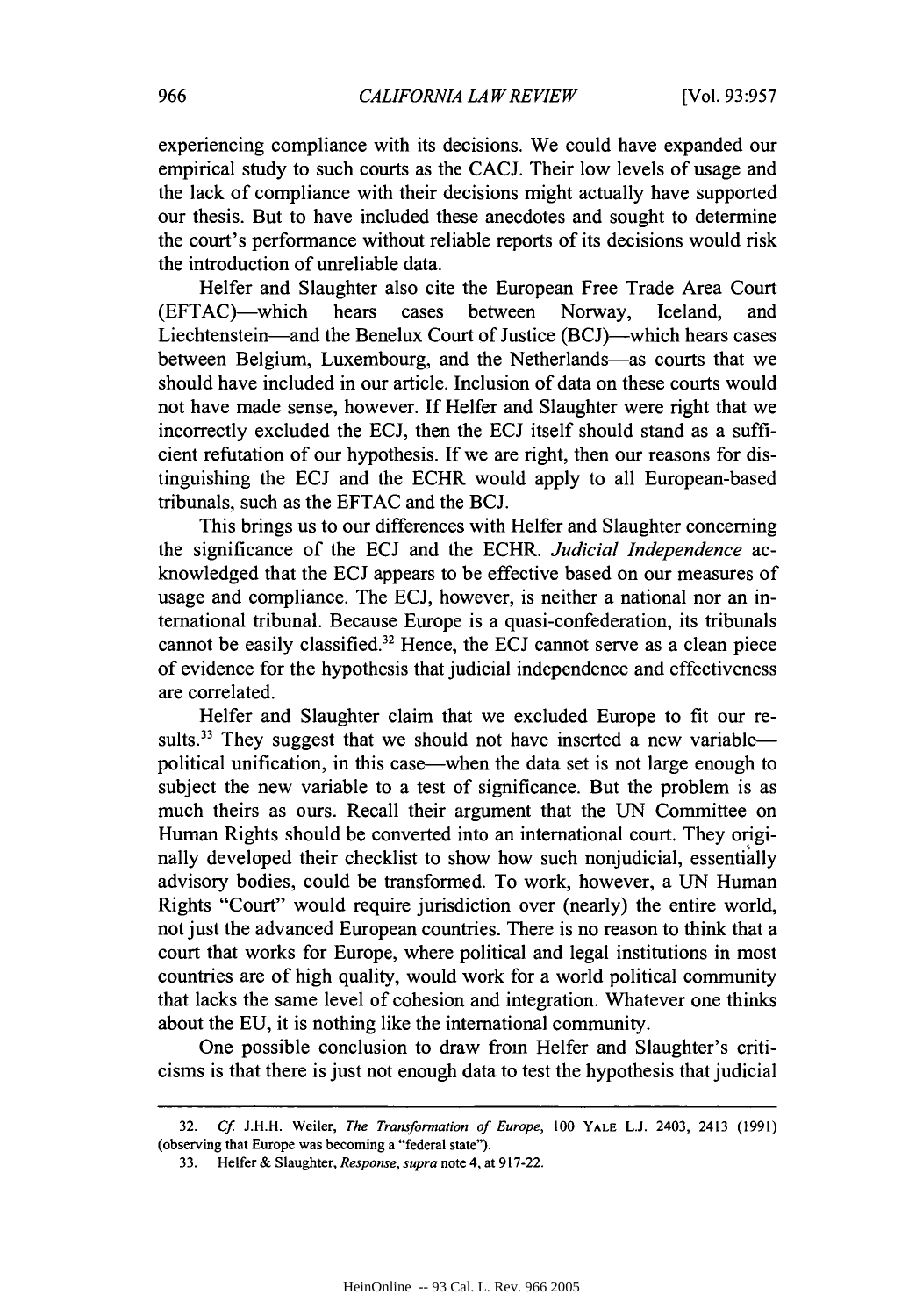independence and effectiveness are correlated. That is, in fact, our weak thesis and may be the lesson of this debate for those who are uneasy about drawing conclusions based on data sets without a large number of observations. But if this is a problem for us, it is far worse for Helfer and Slaughter. In their earlier piece, they identified thirteen variables from an examination of only two European courts and did not provide any statistics or empirical evidence to support their claim of a correlation between independence and effectiveness. Heifer and Slaughter's response now demands that numerous other factors-interest groups, domestic political institutions, whether the treaty is bilateral or multilateral, "deep" or "shallow," and so forth-be included as independent variables. But if the low number of observations is the problem, multiplying the number of independent variables only aggravates it.

Helfer and Slaughter also argue that we have committed selection bias by excluding what they call "quasi-judicial bodies" that review compliance with international law but are not considered international courts.<sup>34</sup> However, there is a significant difference between bodies such as the ICJ, the ITLOS, or the GATT/WTO on the one hand, and entities such as the UN Human Rights Committee or even the Inter-American Human Rights Commission on the other. Treaties vest international courts with the authority to issue decisions that are binding as a matter of international law.35 They resolve disputes through cases brought by states in a dispute and base their decisions on the interpretation of a treaty or other source of international law.

Entities such as the UNHRC, however, can only issue reports or make recommendations that nations may ignore without violating international law.<sup>36</sup> They do not hear cases between parties, nor do they issue binding legal judgments, and they have no "jurisdiction" in the conventional sense. In *Judicial Independence* we had to set some limit to our study and decide what institutions were worth studying. Otherwise, why stop at quasijudicial bodies? Why not also include nongovernmental organizations, like Amnesty International, or national entities, like the U.S. State Department, both of which also make comments and issue reports on state compliance with international law?

<sup>34.</sup> Id. at 923.

<sup>35.</sup> In the case of GATT, decisions are binding only if the panel judgment is adopted by the members. This makes GATT a middle case, but like Slaughter herself we think it sensible to classify the GATT panel system as an adjudicatory system. *See* Robert **0.** Keohane, Andrew Moracsik, & Anne-Marie Slaughter, *Legalized Dispute Resolution: Interstate and Transnational,* 54 INT'L ORG. 457, 461 (2000).

**<sup>36.</sup>** *See generally,* OFFICE OF THE HIGH **COMMISSIONER FOR HUMAN** RIGHTS, **INTRODUCTION** TO THE **HUMAN** RIGHTS COMMITTEE, *available at* http://www.unhchr.ch/html/menu2/6/a/introhrc.htm (last visited Jan. 27, 2005) (setting out a basic structure of the UNHRC).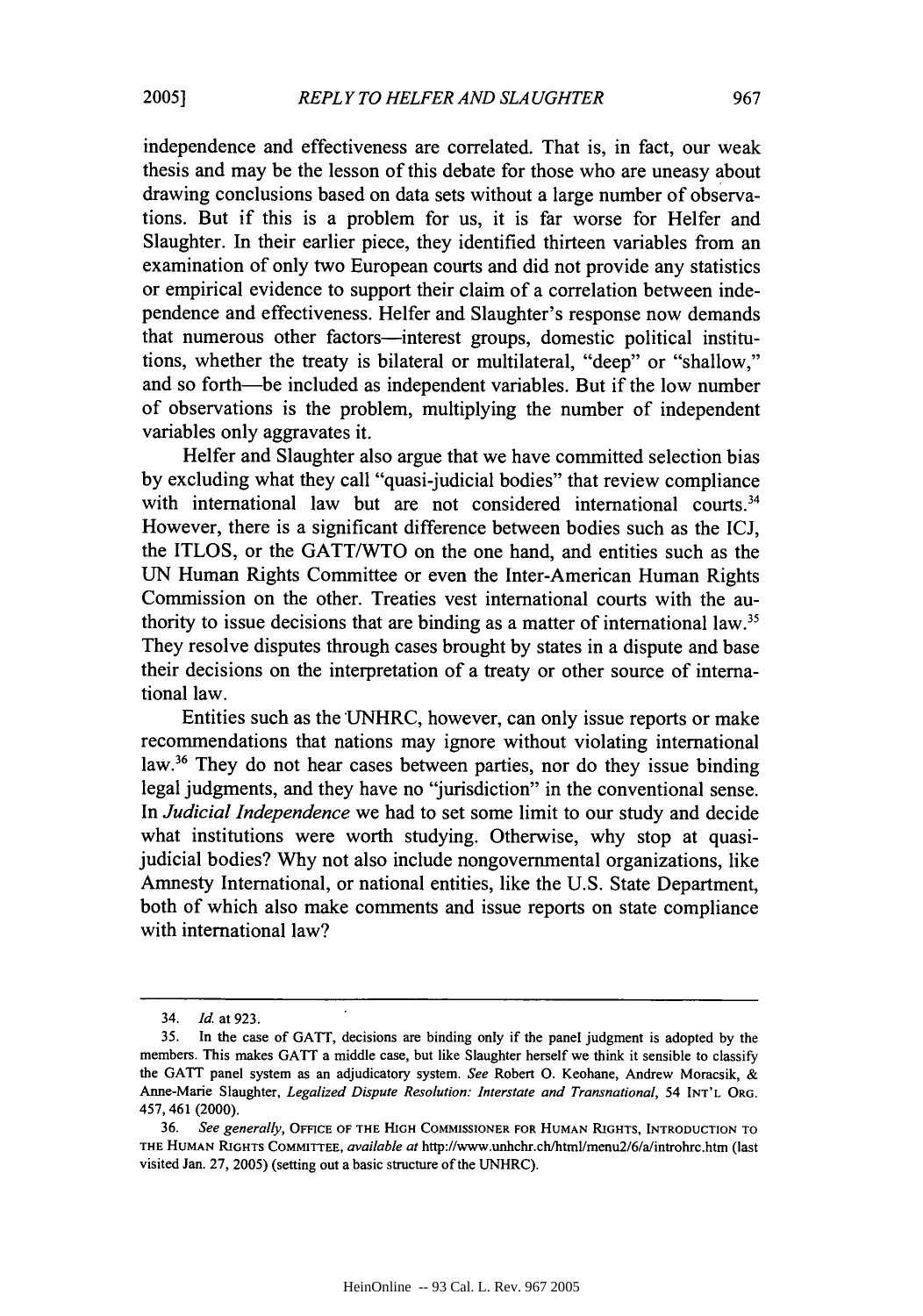#### *C. Measurement Error*

Heifer and Slaughter argue that we have improperly measured our two main variables, independence and effectiveness.<sup>37</sup> They make no effort to develop alternate, workable means of measuring these variables, nor do they provide any new data of their own. We believe that our approach still represents the best way so far of measuring these variables.

Helfer and Slaughter criticize us for measuring only independence and ignoring the other factors on their checklist.<sup>38</sup> Most of their factors, however, are too poorly defined to measire. Just to take three of many possible examples from their checklist, Helfer and Slaughter believe that "awareness of audience," "incrementalism," and "judicial crossfertilization and dialogue" are variables.<sup>39</sup> They do not make a serious effort to define what these terms mean, and they never attempt to measure them. In their reply, they expand the variables to include "political and discursive constraints." $40$  Again, they do not explain how to measure this variable. They also argue that we should have looked at substance rather than form by measuring whether judges are "really" independent rather than only formally so.<sup>41</sup> The pitfalls of this suggestion are evident in their own discussion of independence. For example, Helfer and Slaughter state that compliance with a judgment is a measure of independence. This explanation collapses the independent and dependent variables, making empirical verification of any causal relationship impossible.

Our study is certainly open to criticism for not fully capturing judicial independence. But constructive criticism would provide an alternative approach. Helfer and Slaughter fail to explain how one can measure their proposed variables in a nonarbitrary way. Instead, they simply assert that if we had used their thirteen-point index, we would have found that more independent tribunals are more effective. We doubt this, and we challenge them to conduct such an empirical study. We believe that they will find it impossible to define and measure many of the thirteen variables in their checklist. In any event, an empirical study that uses thirteen explanatory variables on a data set consisting of a dozen or so observations cannot yield determinate results.

Heifer and Slaughter discuss the difficulties with measuring effectiveness, which we described and acknowledged in our paper. There is no easy response to the challenge of measuring this complicated phenomenon, and we went to great pains in our earlier article to discuss the advantages and

<sup>37.</sup> Heifer & Slaughter, *Response, supra* note 4, at 909-3 1.

<sup>38.</sup> Id. at **902.**

<sup>39.</sup> Heifer & Slaughter, *Effective Supranational Adjudication, supra* note 7, at 308-24.

<sup>40.</sup> Heifer & Slaughter, *Response, supra* note 4, at 930.

<sup>41.</sup> Id. at **931.**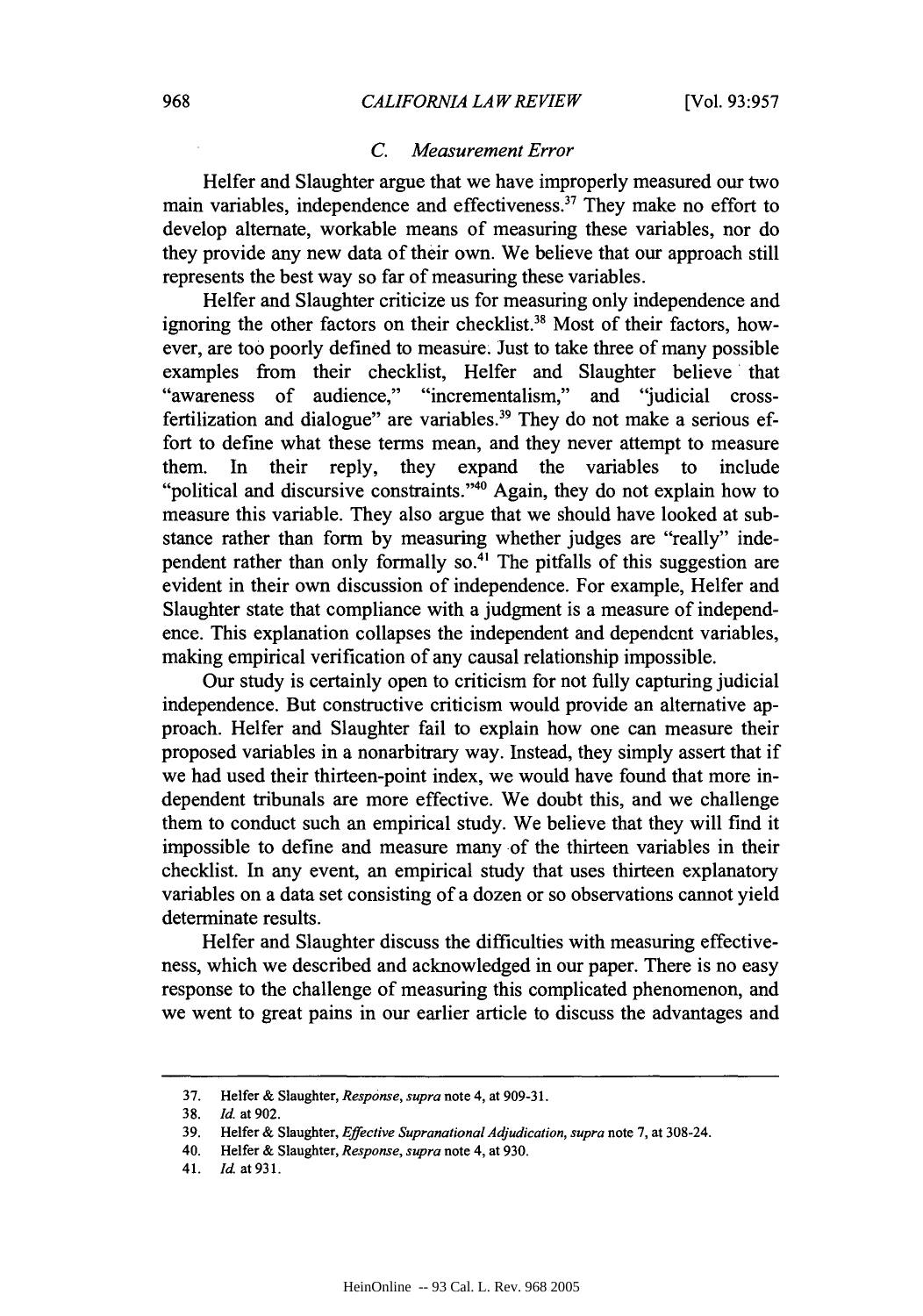disadvantages of the various approaches.<sup>42</sup> We do not believe that they have introduced any alternative method for measuring usage or compliance.

#### *D. The Burden of Proof*

Finally, we note a pervasive error in Heifer and Slaughter's Response. They claim that even our weak thesis is unpersuasive because of the various problems of selection bias, omitted variable bias, and measurement error,<sup>43</sup> but misunderstand the implications of this claim. If it is true that selection bias, measurement error, and the other problems are decisive, then we are, in fact, left with our weak thesis: there is no evidence of any relationship between tribunal independence and effectiveness (positive or negative). A fortiori, there can be no evidence of any relationship between their thirteen factors and tribunal effectiveness. To provide evidence for a claim of a positive relationship between their various factors and tribunal effectiveness, Helfer and Slaughter must *overcome* the statistical problems they identify.

Why is it important to advance the weak thesis? First, because among international law scholars the impartiality and effectiveness of independent international tribunals are articles of faith. If we are right, their elaborate and ambitious normative arguments are constructed on foundations of sand. Second, because states continue to create independent tribunals-the topic of the next section.

V

#### WHY DO STATES CONTINUE TO CREATE INDEPENDENT TRIBUNALS?

Helfer and Slaughter's strongest claim is that states would not continue to create independent tribunals, such as the ICC and the ITLOS, if either our weak thesis or our strong thesis were correct. We speculated that states may have thought the gains from independence exceeded the costs but had been mistaken.<sup>44</sup> This is not inconsistent with our central premise: even rational actors make mistakes. In this case, government actors thought the rewards were worth the risks. If the institutions fail, there is no great loss, and if they succeed, much good could come of it. Over time, government actors will update their beliefs about the design of international tribunals and either stop creating independent tribunals or stop participating in the independent tribunals that they created.

This period of retrenchment may already be upon us. Although states continue to join the WTO and to seek entry to the European Union, we do not know whether those states do so to obtain the benefits of the

969

<sup>42.</sup> Posner & Yoo, *supra* note **1,** at 27-29.

<sup>43.</sup> Heifer & Slaughter, *Response, supra* note 4, at 909-3 1.

<sup>44.</sup> Posner & Yoo, *supra* note 1, at 25-26.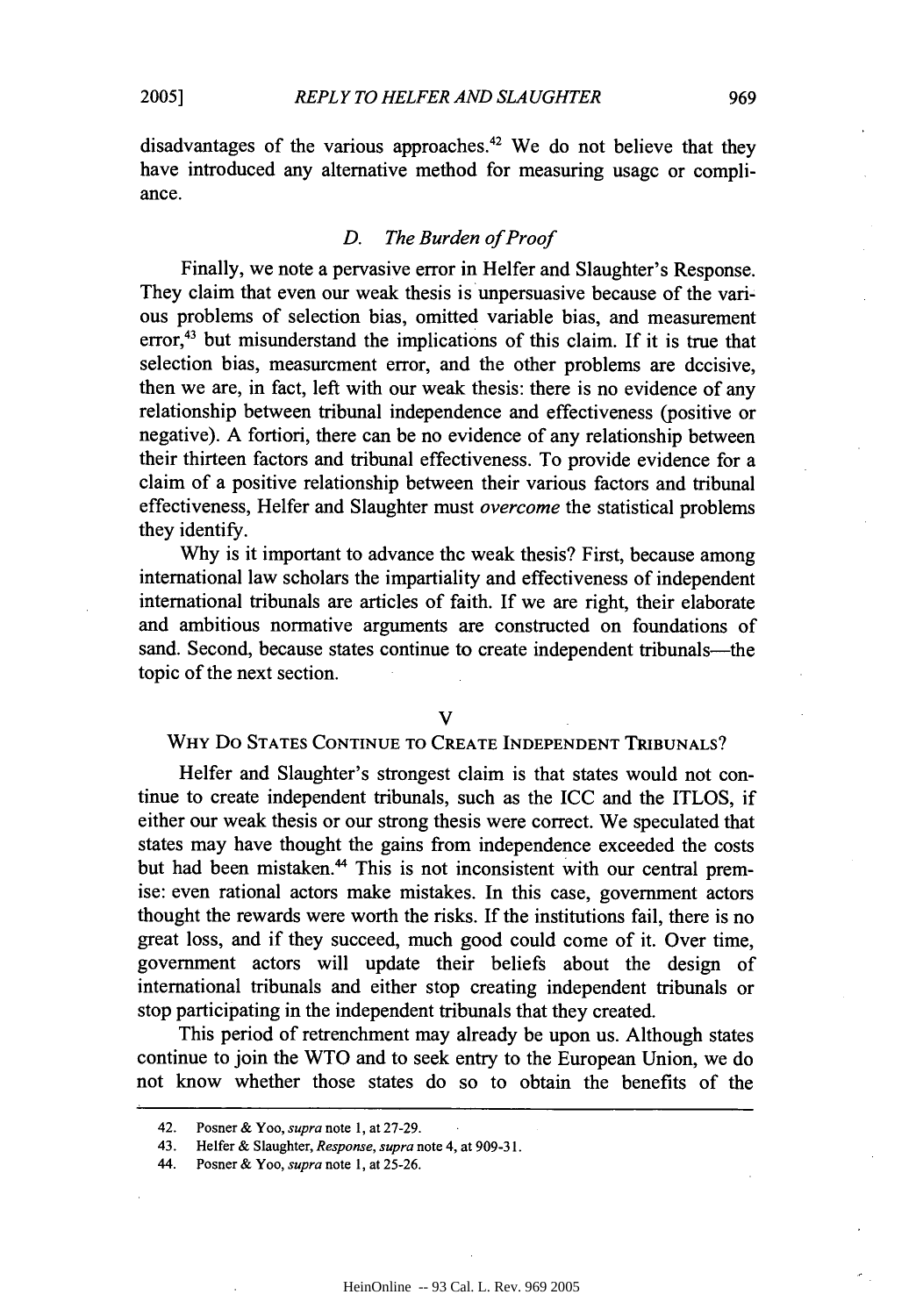adjudicatory institutions themselves, or simply the substantive benefits of the treaty regime in question.45 Many of the modem tribunals (like the ICTY and the ICTR) do not put at risk the states that created them. The same can be said for the **ICC,** whose members consist mainly of states that do not expect that their citizens will commit war crimes or human rights violations on foreign soil. States that foresee a need to engage in significant military action, like the United States, have refused to join the ICC. Other tribunals, like ITLOS, have not been used much, and states seem reluctant to give it compulsory jurisdiction in the manner envisioned **by** its founders.<sup>46</sup> And when states create tribunals, they sometimes underfund or neglect them.<sup>47</sup> The puzzle, then, is not only why states continue to create international tribunals, but why states continue to create tribunals that they do not use very much.

One possible answer is that with the end of the Cold War, states have found themselves free to experiment with new international institutions. Tribunals are attractive for the theoretical reasons we discussed in our first paper.48 But beyond that choice, determining the optimal design of a tribunal is complex, and it is not surprising that states have opted for more ambitious designs in the hope that they will end up with something like the ECJ. Participants are discovering the hazards of independent tribunals even before these tribunals begin operations and have begun pulling back.

Another possible answer is that states think there are valuable symbolic reasons for setting up tribunals that look like independent courts, and that **by** doing so they increase their prestige. States have been making symbolic international commitments for hundreds of years. **If** states are capable of entering a treaty that outlaws war, as did many of the world's powers in the Kellogg-Briand Pact, they are likewise capable of creating international tribunals that do little or nothing. Understanding how this symbolism works, who the audience is, and whether paper agreements may eventually acquire teeth, is a complicated problem, but enough historical evidence exists for this type of behavior that it cannot be dismissed out of hand.<sup>49</sup>

<sup>45.</sup> Indeed, most of the growth in absolute caseload appears to come from the European tribunals, which we have acknowledged are effective tribunals but are not international in nature. *See* Posner & Yoo, *supra* note 1, at **53.**

<sup>46.</sup> *Id.* at 70-72.

<sup>47.</sup> Indeed, Helfer and Slaughter cite an example themselves: the ICTY. Heifer & Slaughter, *Response, supra* note 4, at 948.

<sup>48.</sup> Posner & Yoo, *supra* note 1, at 25.

<sup>49.</sup> *See* Jack L. Goldsmith & Eric A. Posner, *Moral and Legal Rhetoric in International Relations: A Rational Choice Perspective,* **31** J. **LEGAL STUD.** 115 (2002) (discussing why states make symbolic commitments); this article is reprinted, in revised form, in **JACK** L. GOLDSMITH & ERIC A. POSNER, **THE** LIMITS **OF INTERNATIONAL** LAW 167-84 (2005).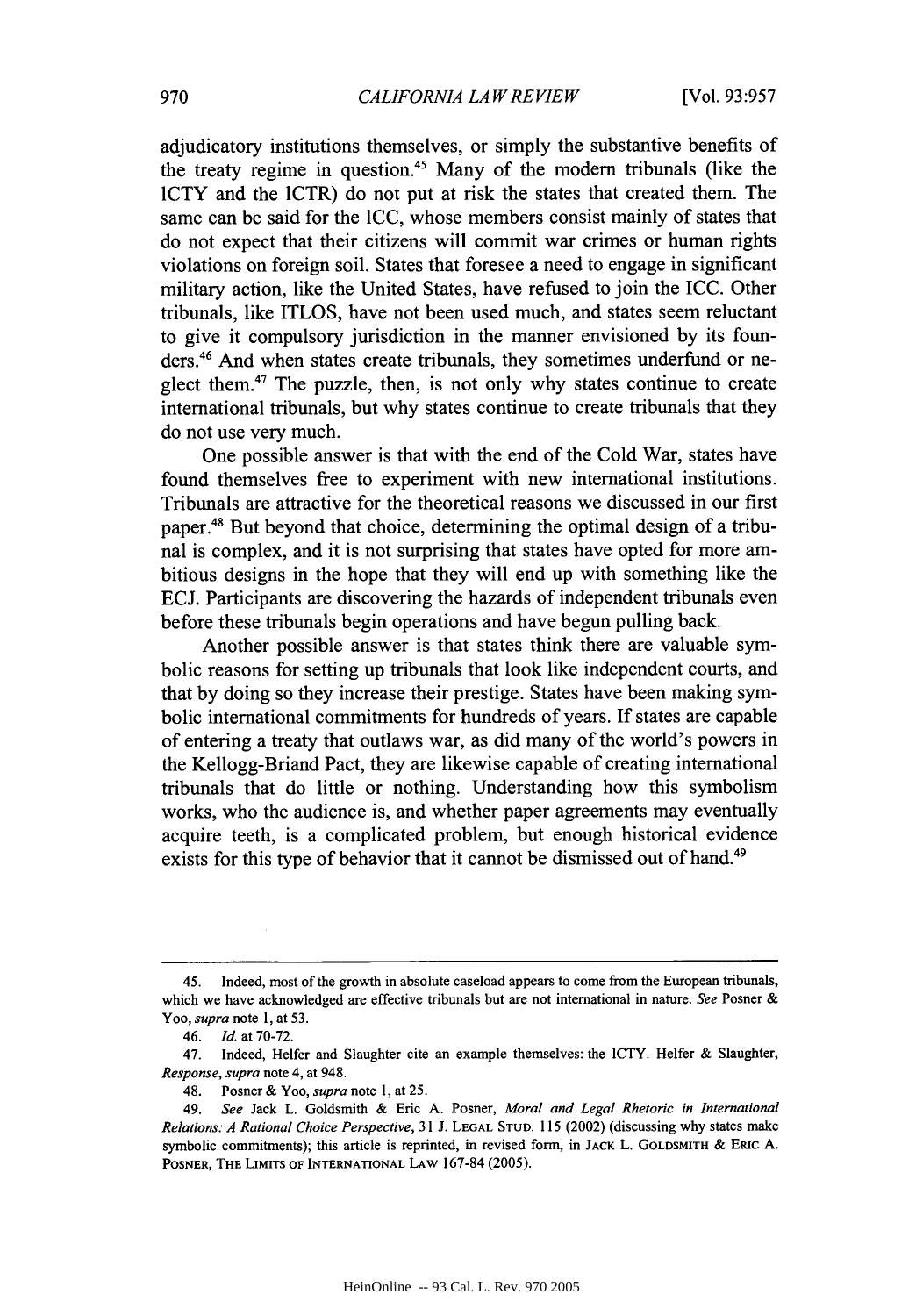### CONCLUSION: THE **DECLINE** OF THE ICJ

We close with a test case. While Helfer and Slaughter may disagree with us about the relevance of the ECJ and the ECHR, we all should be able to agree that the **ICJ** is relevant. It is the most prestigious and independent of the international courts, with the broadest jurisdiction and the greatest claim to legitimacy because of its age and the participation of nearly all states. Many people claim that the ICJ is enjoying a revival thanks to the end of the Cold War. The evidence suggests otherwise. <sup>50</sup>

First, ICJ usage during the last twenty years is about one-third of what it was during its first twenty years, controlling for the increase in the number of states. In absolute terms, usage is about the same as it was during the ICJ's first twenty years (it was little used during the 1960s and 1970s). To the extent there was an increase, it was driven by Yugoslavia's 1999 complaint against ten NATO countries, which was treated as ten separate cases. Figure 1 provides the data.

Figure 1: ICJ Usage<sup>51</sup>



<sup>50.</sup> All of the information below is taken from Eric A. Posner, The Decline of the International Court of Justice, (2004) (unpublished manuscript) (on file with authors), *available at* http://papers.ssrn.com/sol3/papers.cfm?abstract\_id=629341.

<sup>51.</sup> *Id.*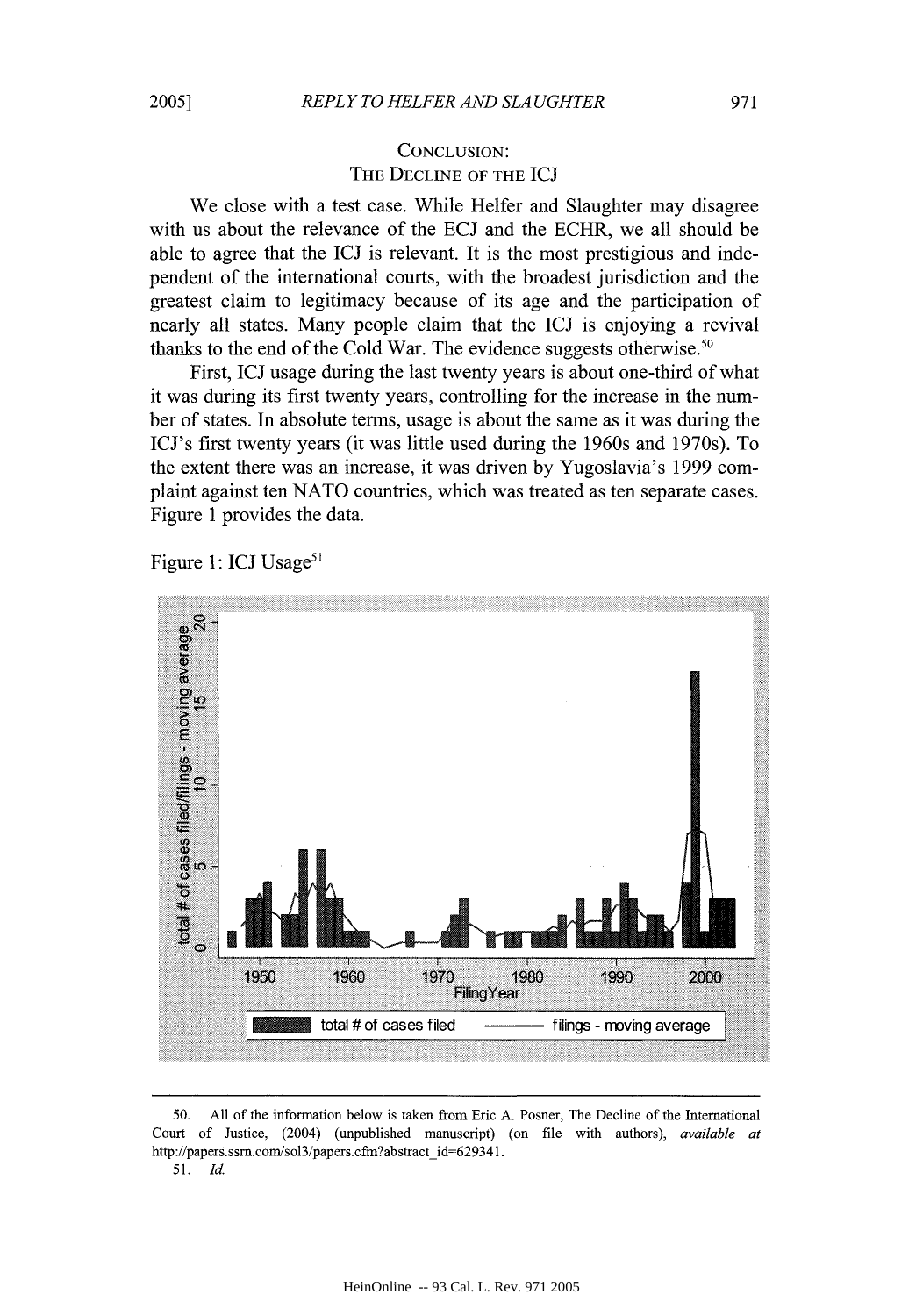Second, major states (those with the ten largest economies) have all but stopped bringing complaints in the ICJ. In the last thirty years, they have filed only two complaints.<sup>52</sup>

Third, the fraction of states that have consented to compulsory jurisdiction has declined from about two-thirds to one-third, and compulsory jurisdiction is now rarely the basis of litigation. Of the five permanent members of the UN Security Council, only the UK remains subject to compulsory jurisdiction.<sup>53</sup>

Finally, the practice of conferring jurisdiction by treaty has also declined precipitously since the 1940s and 1950s. The number of treaties per year that contain clauses conferring jurisdiction on the ICJ has dropped from 9.7 during the ICJ's first twenty years,<sup>54</sup> to 1.3 during the ICJ's most recent twenty years. These are absolute numbers; remember that the number of states has tripled during this time period.

The one bright spot for the ICJ has been its special agreement cases, which confer jurisdiction ex post, in the manner of classical arbitration. Even here, however, states are increasingly insisting on four-judge chambers, which exclude most of the bench.<sup>55</sup>

The puzzle for Helfer and Slaughter is that if independence contributes to effectiveness, why does all the evidence point to the decline of the ICJ? Why have states been avoiding it, restricting its jurisdiction, and, in special agreement cases, restricting the participation of its judges?<sup>56</sup> Our conjecture is that the ICJ has been a failure because the judges felt free to pursue agendas different from those of the states that set up and use the ICJ. $57$  With no means for disciplining the judges, states have increasingly found it necessary to avoid the ICJ's jurisdiction and to limit its role in

<sup>52.</sup> *Id.*

<sup>53.</sup> *Id.*

<sup>54.</sup> The latter number might reflect date limitations, as it is unclear whether the data source includes the last few years. But the trend is clear enough: for the 1966 to 1985 period, there were only 2.8 treaties per year.

<sup>55.</sup> Posner, *supra* note 50, at 2.

<sup>56.</sup> *See* **CHAYES** & **CHAYES,** THE **NEW SOVEREIGNTY** 207 (1995) ("neither the [ICJ] nor other instruments of binding adjudicative settlement have shown themselves adaptable as instruments for the settlement of the stream of routine disputes that necessarily arise under a regulatory treaty regime"); *see also* W. **MICHAEL REISMAN, SYSTEMS** OF CONTROL IN INTERNATIONAL **ADJUDICATION AND** ARBITRATION: BREAKDOWN **AND** REPAIR 41-45 (1992) (describing the ICJ's problems).

<sup>57.</sup> *Cf.* **REISMAN,** *supra* note 56, at 41-43 (arguing that the judges feel beholden to the General Assembly when usage of the ICJ depends on the consent of litigants). For a valuable discussion of the view that the ICJ has a "progressive" agenda, see Michael Reisman, *Metamorphoses: Judge Shigeru Oda and the International Court of Justice,* 33 **CANADIAN** YEARBOOK OF **INT'L** L. 185 (1995). For evidence that ICJ judges vote the interests of their home states, see Eric A. Posner and Miguel de Figueiredo, *Is* the International Court of Justice Biased? (2004) (unpublished manuscript) (on file with authors), *available at* http://papers.ssrn.com/sol3/papers.cfm?abstract\_id=642581.